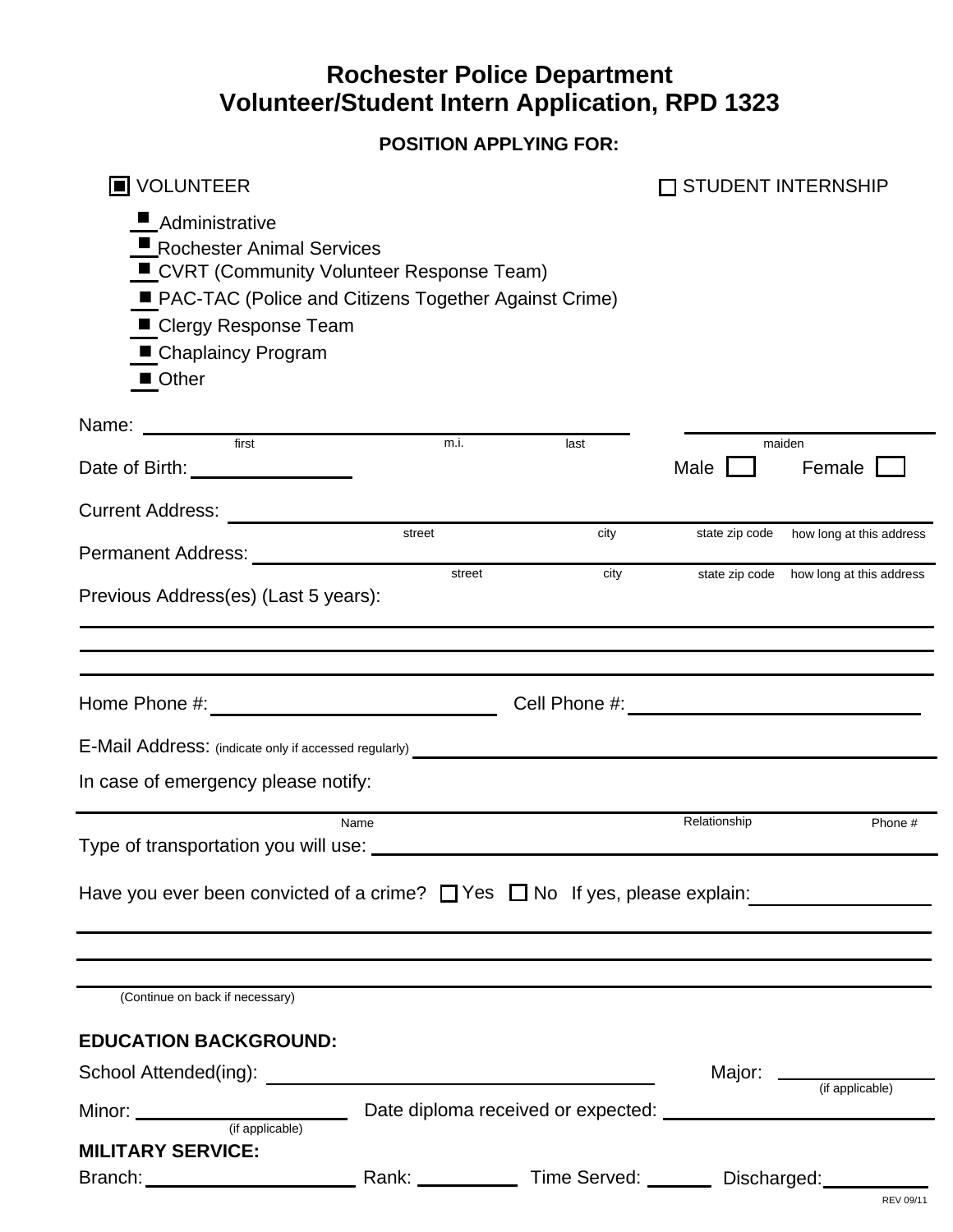| <b>EMPLOYMENT HISTORY:</b>                 |                                                                                                                                                                                                                               |         |                                                                                                          |
|--------------------------------------------|-------------------------------------------------------------------------------------------------------------------------------------------------------------------------------------------------------------------------------|---------|----------------------------------------------------------------------------------------------------------|
|                                            |                                                                                                                                                                                                                               |         | Employer: ___________________________Occupation:________________________________ How Long: _____________ |
|                                            |                                                                                                                                                                                                                               |         |                                                                                                          |
|                                            | Previous Employment: (Please include firm name, address, supervisor and dates)                                                                                                                                                |         |                                                                                                          |
|                                            |                                                                                                                                                                                                                               |         |                                                                                                          |
|                                            |                                                                                                                                                                                                                               |         |                                                                                                          |
|                                            | <b>VOLUNTEER BACKGROUND: Previous Volunteer Services (include organizations and dates)</b>                                                                                                                                    |         |                                                                                                          |
|                                            |                                                                                                                                                                                                                               |         |                                                                                                          |
| <b>SKILLS:</b>                             | Indicate clerical, computer (be specific), working with youth, communication-verbal, written, etc.                                                                                                                            |         |                                                                                                          |
|                                            |                                                                                                                                                                                                                               |         |                                                                                                          |
|                                            |                                                                                                                                                                                                                               |         |                                                                                                          |
|                                            | REFERENCES (Two should be work or school related. No relatives.):<br>Address                                                                                                                                                  |         |                                                                                                          |
| Name<br>$\mathbf{I}$ .                     |                                                                                                                                                                                                                               | Phone # | Relationship                                                                                             |
| 2.                                         |                                                                                                                                                                                                                               |         |                                                                                                          |
| 3.                                         | the control of the control of the control of the control of the control of the control of the control of the control of the control of the control of the control of the control of the control of the control of the control |         |                                                                                                          |
| <b>SPECIAL LIMITATIONS AND CONDITIONS:</b> |                                                                                                                                                                                                                               |         |                                                                                                          |
| <b>AVAILABILITY: (list time of day)</b>    |                                                                                                                                                                                                                               |         |                                                                                                          |
| Monday                                     |                                                                                                                                                                                                                               |         |                                                                                                          |
|                                            |                                                                                                                                                                                                                               | Friday  | <u> 1989 - Andrea Station Barbara, amerikan personal (h. 1989)</u>                                       |
| Tuesday                                    |                                                                                                                                                                                                                               |         |                                                                                                          |

|  |  | Wednesday |  |  |  |
|--|--|-----------|--|--|--|
|--|--|-----------|--|--|--|